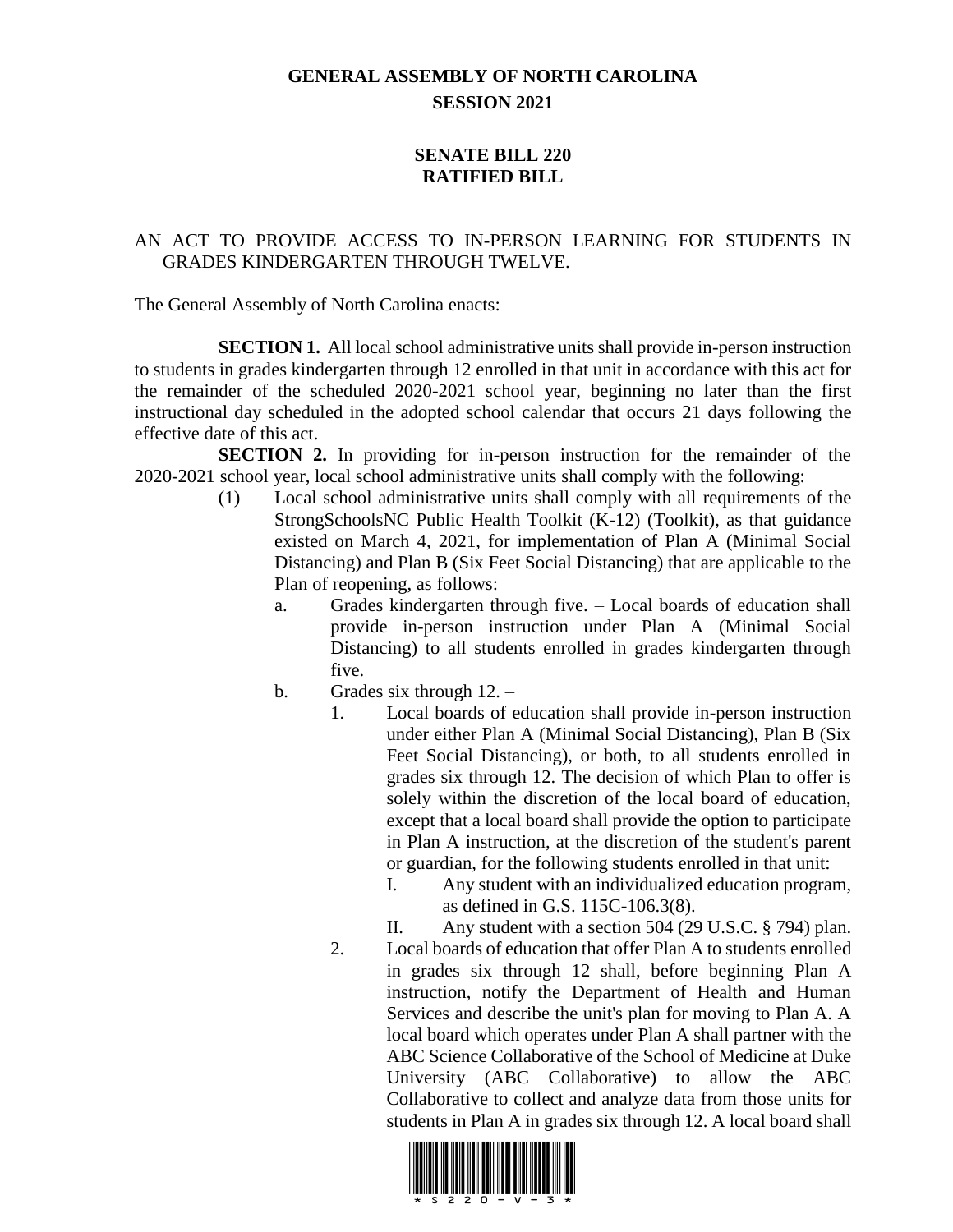both engage in robust contact tracing and report on requested information in the form specified by the ABC Collaborative.

- c. Grades kindergarten through 12 remote option. Local boards of education shall continue to provide remote instruction options for all students to elect to participate in, at the discretion of the parent or guardian.
- d. Local boards of education may revise the existing school calendar for the 2020-2021 school year to reschedule teacher workdays to be used to prepare for a return to Plan A instruction prior to the date that in-person instruction for students is required by Section 1 of this act.
- (2) Local boards of education shall have the authority to make day-to-day decisions concerning whether shifting individual schools or individual classrooms that are providing in-person instruction to remote instruction is necessary due to COVID-19 exposures that result in insufficient school personnel or required student quarantines. A local board of education shall report any shift by a school or classroom from in-person to remote instruction to the Department of Public Instruction within 72 hours of the shift.

**SECTION 3.(a)** Within federal funds available, the Department of Public Instruction shall contract with Duke University for the ABC Science Collaborative of the School of Medicine at Duke University (ABC Collaborative) to provide data collation, analysis, and interpretation of COVID-19-related metrics of student, teacher, and staff safety for local school administrative units providing in-person instruction under Plan A for middle and high school students. The contract shall allocate five hundred thousand dollars (\$500,000) to Duke University for these services. The contract shall require the ABC Collaborative to engage in close monitoring of infection data through assessing within-school transmission rates based on contact tracing and confirmatory testing with partner local school administrative units to evaluate the fidelity and adherence to mitigation strategies which enable in-person instruction, as provided in the StrongSchoolsNC Public Health Toolkit (K-12). The contract shall require the ABC Collaborative to request only de-identified, aggregate data from partnering units. The contract shall require the ABC Collaborative to report on its findings to the Joint Legislative Education Oversight Committee, the Senate Education/Higher Education Committee, the House Education K-12 Committee, the Department of Public Instruction, the State Board of Education, the Department of Health and Human Services, and the Office of the Governor as follows:

- (1) Interim analysis. An interim analysis of aggregate data for all partnering units shall be submitted no later than the last calendar day of March, April, and May of 2021.
- (2) Final analysis. A final analysis of both aggregate and individual partnering local school administrative unit data shall be submitted no later than June 30, 2021.

**SECTION 3.(b)** The Department of Public Instruction shall execute the contract with Duke University required by this act no later than the fifteenth day after this act becomes law, and shall disburse the funds allocated by the contract to Duke University within five days of execution of the contract. The contract the Department of Public Instruction enters into shall terminate no later than September 15, 2021. The contract required by this act shall not be subject to Article 3 or Article 8 of Chapter 143 of the General Statutes, or any other provision of law relating to initial purchase and contract requirements in completing the contract.

**SECTION 3.(c)** If House Bill 196, 2021 Regular Session, becomes law, Section 5A of S.L. 2021-1, as amended by House Bill 196, 2021 Regular Session, is amended by adding a new subdivision to read:

"(4a) \$500,000 to contract with Duke University for the ABC Collaborative of the School of Medicine at Duke University to provide for data collation, analysis,